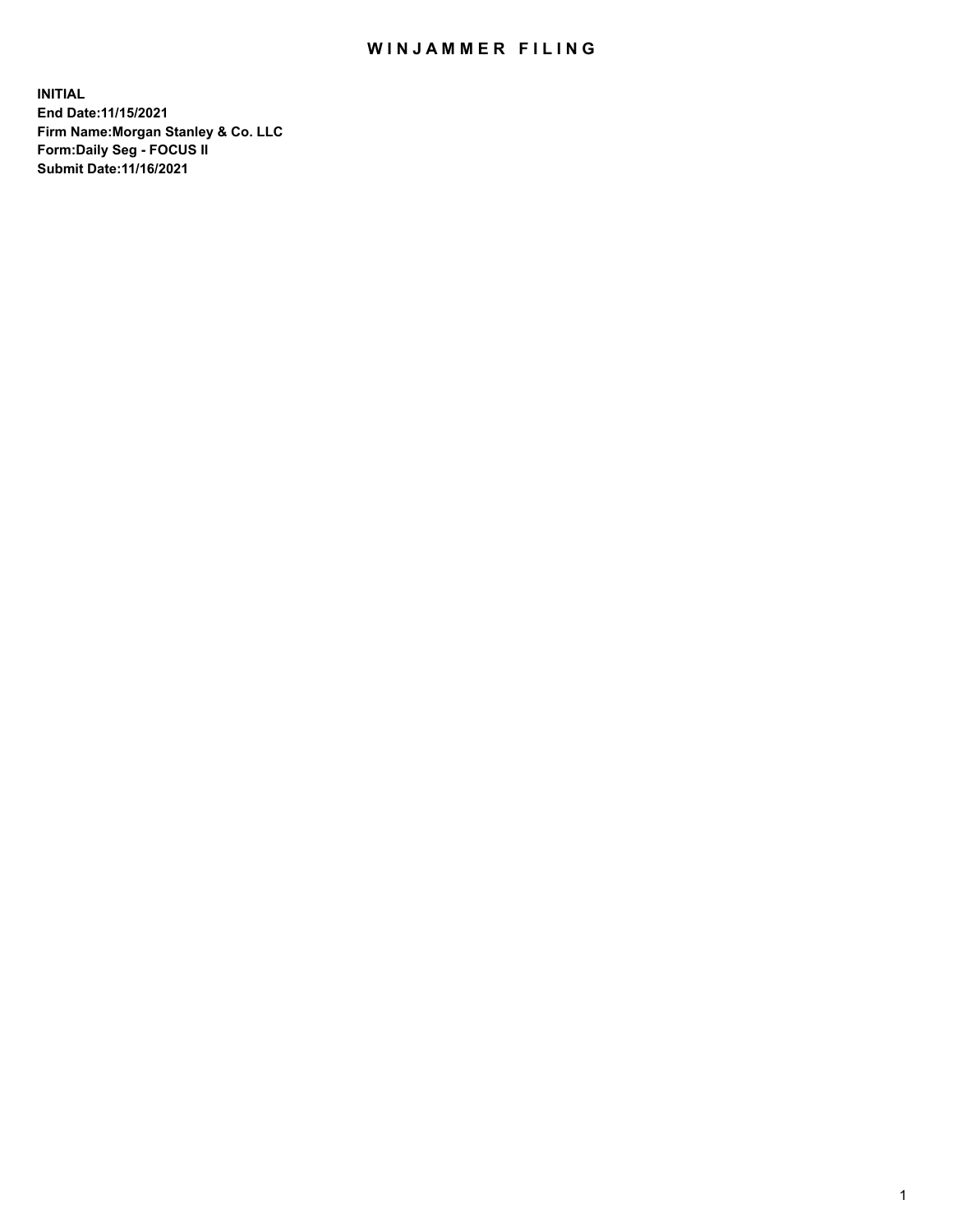**INITIAL End Date:11/15/2021 Firm Name:Morgan Stanley & Co. LLC Form:Daily Seg - FOCUS II Submit Date:11/16/2021 Daily Segregation - Cover Page**

| Name of Company                                                                                                                                                                                                                                                                                                                | Morgan Stanley & Co. LLC                                |
|--------------------------------------------------------------------------------------------------------------------------------------------------------------------------------------------------------------------------------------------------------------------------------------------------------------------------------|---------------------------------------------------------|
| <b>Contact Name</b>                                                                                                                                                                                                                                                                                                            | <b>Ikram Shah</b>                                       |
| <b>Contact Phone Number</b>                                                                                                                                                                                                                                                                                                    | 212-276-0963                                            |
| <b>Contact Email Address</b>                                                                                                                                                                                                                                                                                                   | Ikram.shah@morganstanley.com                            |
| FCM's Customer Segregated Funds Residual Interest Target (choose one):<br>a. Minimum dollar amount: ; or<br>b. Minimum percentage of customer segregated funds required:% ; or<br>c. Dollar amount range between: and; or<br>d. Percentage range of customer segregated funds required between:% and%.                         | 235,000,000<br><u>0</u><br>0 <sup>0</sup><br>00         |
| FCM's Customer Secured Amount Funds Residual Interest Target (choose one):<br>a. Minimum dollar amount: ; or<br>b. Minimum percentage of customer secured funds required:%; or<br>c. Dollar amount range between: and; or<br>d. Percentage range of customer secured funds required between:% and%.                            | 140,000,000<br><u>0</u><br><u>0 0</u><br>0 <sub>0</sub> |
| FCM's Cleared Swaps Customer Collateral Residual Interest Target (choose one):<br>a. Minimum dollar amount: ; or<br>b. Minimum percentage of cleared swaps customer collateral required:% ; or<br>c. Dollar amount range between: and; or<br>d. Percentage range of cleared swaps customer collateral required between:% and%. | 92,000,000<br><u>0</u><br><u>00</u><br>0 <sub>0</sub>   |

Attach supporting documents CH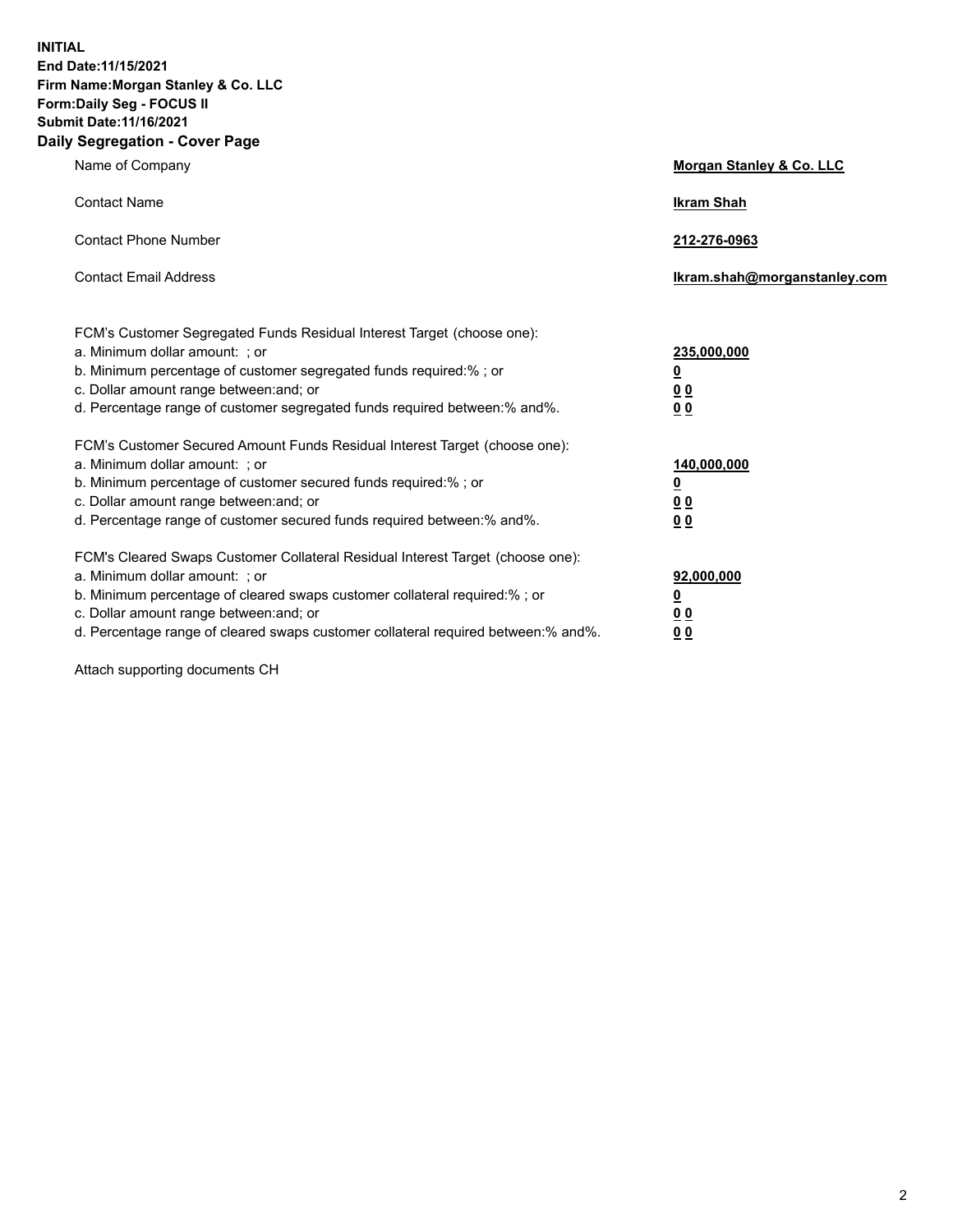## **INITIAL End Date:11/15/2021 Firm Name:Morgan Stanley & Co. LLC Form:Daily Seg - FOCUS II Submit Date:11/16/2021**

## **Daily Segregation - Secured Amounts**

Foreign Futures and Foreign Options Secured Amounts Amount required to be set aside pursuant to law, rule or regulation of a foreign government or a rule of a self-regulatory organization authorized thereunder 1. Net ledger balance - Foreign Futures and Foreign Option Trading - All Customers A. Cash **5,622,295,622** [7315] B. Securities (at market) **1,702,066,589** [7317] 2. Net unrealized profit (loss) in open futures contracts traded on a foreign board of trade **336,182,878** [7325] 3. Exchange traded options a. Market value of open option contracts purchased on a foreign board of trade **35,038,297** [7335] b. Market value of open contracts granted (sold) on a foreign board of trade **-18,218,891** [7337] 4. Net equity (deficit) (add lines 1. 2. and 3.) **7,677,364,495** [7345] 5. Account liquidating to a deficit and account with a debit balances - gross amount **15,692,071** [7351] Less: amount offset by customer owned securities **-11,894,724** [7352] **3,797,347** [7354] 6. Amount required to be set aside as the secured amount - Net Liquidating Equity Method (add lines 4 and 5) 7. Greater of amount required to be set aside pursuant to foreign jurisdiction (above) or line 6. FUNDS DEPOSITED IN SEPARATE REGULATION 30.7 ACCOUNTS 1. Cash in banks A. Banks located in the United States **626,742,315** [7500] B. Other banks qualified under Regulation 30.7 **335,415,138** [7520] **962,157,453** 2. Securities A. In safekeeping with banks located in the United States **375,688,116** [7540] B. In safekeeping with other banks qualified under Regulation 30.7 **68,643,694** [7560] **444,331,810** 3. Equities with registered futures commission merchants A. Cash **7,937,660** [7580] B. Securities **0** [7590] C. Unrealized gain (loss) on open futures contracts **7,568,955** [7600] D. Value of long option contracts **0** [7610] E. Value of short option contracts **0** [7615] **15,506,615** [7620] 4. Amounts held by clearing organizations of foreign boards of trade A. Cash **0** [7640] B. Securities **0** [7650] C. Amount due to (from) clearing organization - daily variation **0** [7660] D. Value of long option contracts **0** [7670] E. Value of short option contracts **0** [7675] **0** [7680] 5. Amounts held by members of foreign boards of trade A. Cash **4,872,989,675** [7700] B. Securities **1,257,734,778** [7710] C. Unrealized gain (loss) on open futures contracts **328,613,923** [7720] D. Value of long option contracts **35,038,297** [7730] E. Value of short option contracts **-18,218,891** [7735] **6,476,157,782** 6. Amounts with other depositories designated by a foreign board of trade **0** [7760] 7. Segregated funds on hand **0** [7765] 8. Total funds in separate section 30.7 accounts **7,898,153,660** [7770] 9. Excess (deficiency) Set Aside for Secured Amount (subtract line 7 Secured Statement Page 1 from Line 8)

10. Management Target Amount for Excess funds in separate section 30.7 accounts **140,000,000** [7780]

11. Excess (deficiency) funds in separate 30.7 accounts over (under) Management Target **76,991,818** [7785]

**0** [7305]

**7,681,161,842** [7355]

## **7,681,161,842** [7360]

[7530]

[7570]

[7740] **216,991,818** [7380]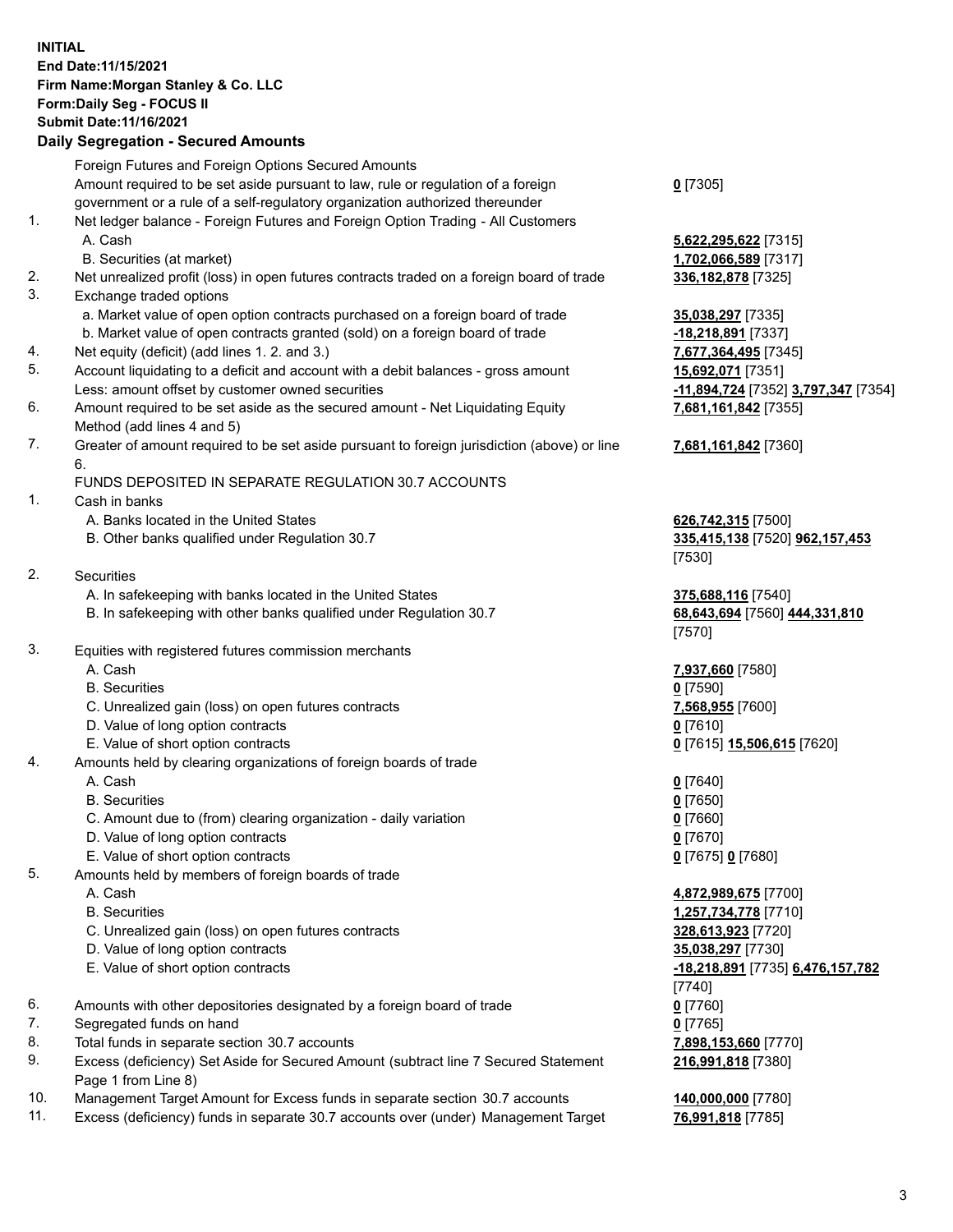**INITIAL End Date:11/15/2021 Firm Name:Morgan Stanley & Co. LLC Form:Daily Seg - FOCUS II Submit Date:11/16/2021 Daily Segregation - Segregation Statement** SEGREGATION REQUIREMENTS(Section 4d(2) of the CEAct) 1. Net ledger balance A. Cash **15,784,021,581** [7010] B. Securities (at market) **7,719,377,005** [7020] 2. Net unrealized profit (loss) in open futures contracts traded on a contract market **1,299,077,226** [7030] 3. Exchange traded options A. Add market value of open option contracts purchased on a contract market **1,707,902,224** [7032] B. Deduct market value of open option contracts granted (sold) on a contract market **-1,342,128,701** [7033] 4. Net equity (deficit) (add lines 1, 2 and 3) **25,168,249,335** [7040] 5. Accounts liquidating to a deficit and accounts with debit balances - gross amount **483,766,984** [7045] Less: amount offset by customer securities **-481,650,514** [7047] **2,116,470** [7050] 6. Amount required to be segregated (add lines 4 and 5) **25,170,365,805** [7060] FUNDS IN SEGREGATED ACCOUNTS 7. Deposited in segregated funds bank accounts A. Cash **1,992,984,226** [7070] B. Securities representing investments of customers' funds (at market) **0** [7080] C. Securities held for particular customers or option customers in lieu of cash (at market) **3,267,197,607** [7090] 8. Margins on deposit with derivatives clearing organizations of contract markets A. Cash **15,386,357,334** [7100] B. Securities representing investments of customers' funds (at market) **0** [7110] C. Securities held for particular customers or option customers in lieu of cash (at market) **4,295,332,958** [7120] 9. Net settlement from (to) derivatives clearing organizations of contract markets **79,927,013** [7130] 10. Exchange traded options A. Value of open long option contracts **1,707,902,224** [7132] B. Value of open short option contracts **-1,342,128,701** [7133] 11. Net equities with other FCMs A. Net liquidating equity **10,441,768** [7140] B. Securities representing investments of customers' funds (at market) **0** [7160] C. Securities held for particular customers or option customers in lieu of cash (at market) **0** [7170] 12. Segregated funds on hand **156,846,440** [7150] 13. Total amount in segregation (add lines 7 through 12) **25,554,860,869** [7180] 14. Excess (deficiency) funds in segregation (subtract line 6 from line 13) **384,495,064** [7190] 15. Management Target Amount for Excess funds in segregation **235,000,000** [7194]

16. Excess (deficiency) funds in segregation over (under) Management Target Amount Excess

**149,495,064** [7198]